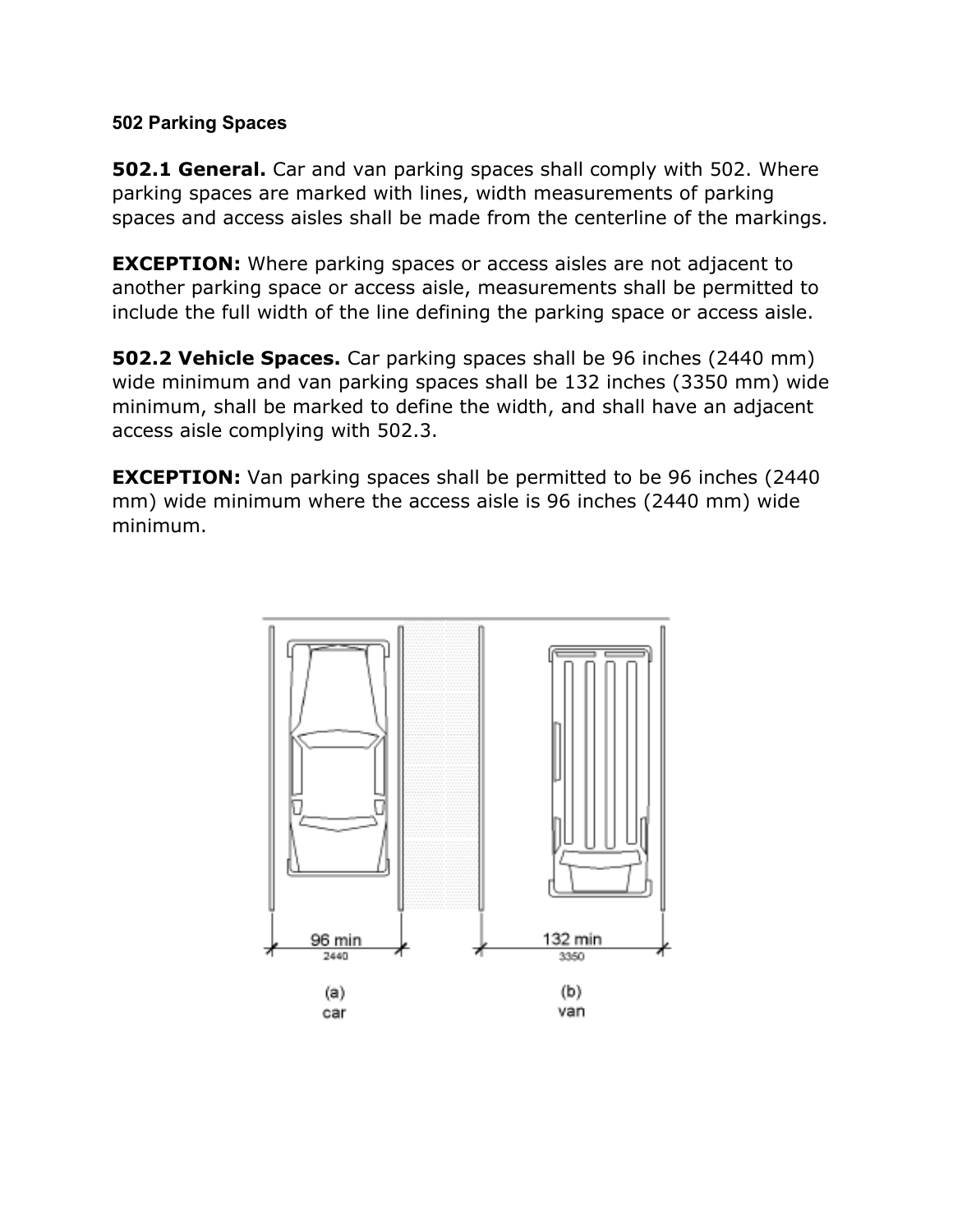## **Figure 502.2 Vehicle Parking Spaces**

**502.3 Access Aisle.** Access aisles serving parking spaces shall comply with 502.3. Access aisles shall adjoin an accessible route. Two parking spaces shall be permitted to share a common access aisle.

**Advisory 502.3 Access Aisle.** Accessible routes must connect parking spaces to accessible entrances. In parking facilities where the accessible route must cross vehicular traffic lanes, marked crossings enhance pedestrian safety, particularly for people using wheelchairs and other mobility aids. Where possible, it is preferable that the accessible route not pass behind parked vehicles.



**Figure 502.3 Parking Space Access Aisle**

**502.3.1 Width.** Access aisles serving car and van parking spaces shall be 60 inches (1525 mm) wide minimum.

**502.3.2 Length.** Access aisles shall extend the full length of the parking spaces they serve.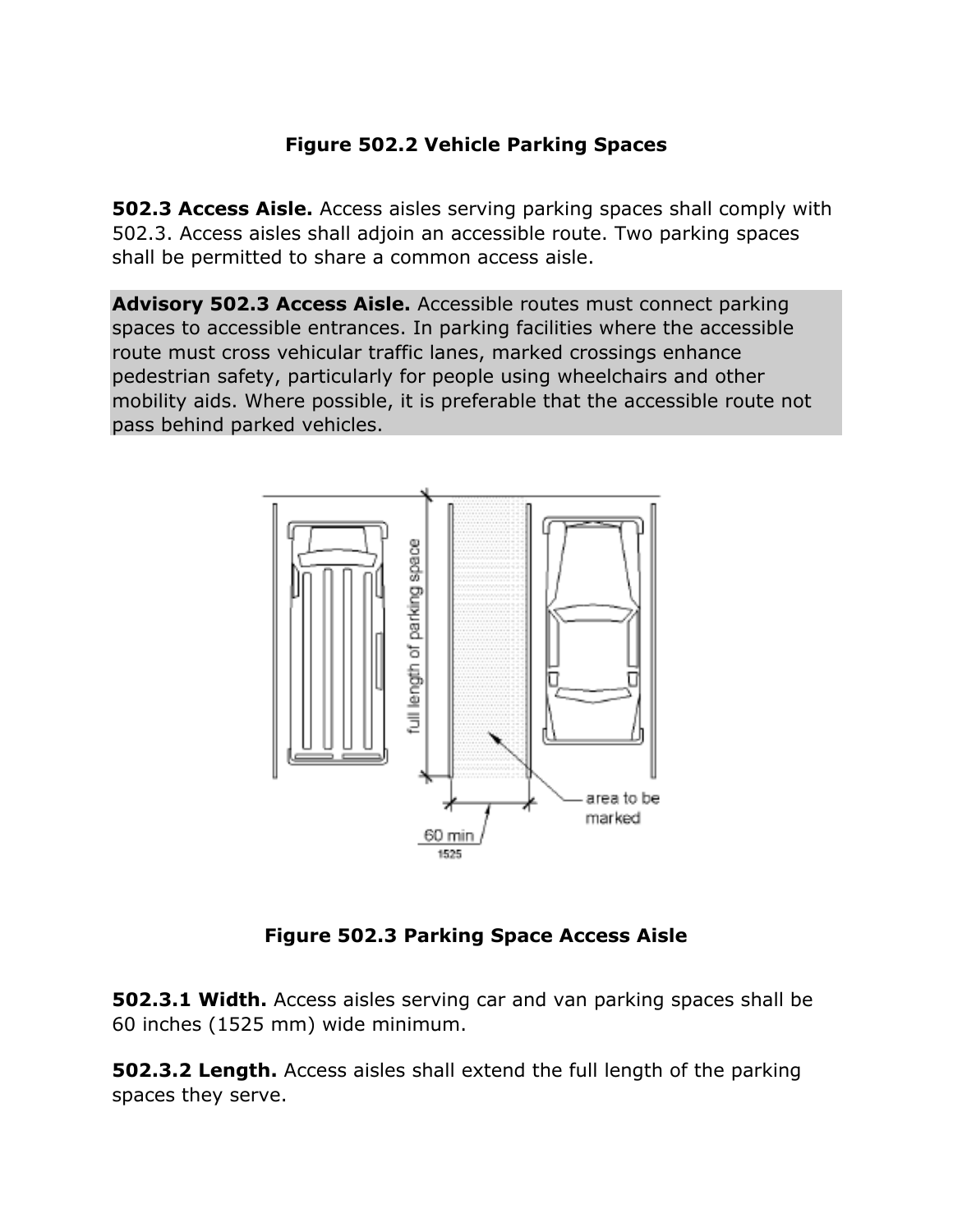**502.3.3 Marking.** Access aisles shall be marked so as to discourage parking in them.

**Advisory 502.3.3 Marking.** The method and color of marking are not specified by these requirements but may be addressed by State or local laws or regulations. Because these requirements permit the van access aisle to be as wide as a parking space, it is important that the aisle be clearly marked.

**502.3.4 Location.** Access aisles shall not overlap the vehicular way. Access aisles shall be permitted to be placed on either side of the parking space except for angled van parking spaces which shall have access aisles located on the passenger side of the parking spaces.

**Advisory 502.3.4 Location.** Wheelchair lifts typically are installed on the passenger side of vans. Many drivers, especially those who operate vans, find it more difficult to back into parking spaces than to back out into comparatively unrestricted vehicular lanes. For this reason, where a van and car share an access aisle, consider locating the van space so that the access aisle is on the passenger side of the van space.

**502.4 Floor or Ground Surfaces.** Parking spaces and access aisles serving them shall comply with 302. Access aisles shall be at the same level as the parking spaces they serve. Changes in level are not permitted.

**EXCEPTION:** Slopes not steeper than 1:48 shall be permitted.

**Advisory 502.4 Floor or Ground Surfaces.** Access aisles are required to be nearly level in all directions to provide a surface for wheelchair transfer to and from vehicles. The exception allows sufficient slope for drainage. Builtup curb ramps are not permitted to project into access aisles and parking spaces because they would create slopes greater than 1:48.

**502.5 Vertical Clearance.** Parking spaces for vans and access aisles and vehicular routes serving them shall provide a vertical clearance of 98 inches (2490 mm) minimum.

**Advisory 502.5 Vertical Clearance.** Signs provided at entrances to parking facilities informing drivers of clearances and the location of van accessible parking spaces can provide useful customer assistance.

**502.6 Identification.** Parking space identification signs shall include the International Symbol of Accessibility complying with 703.7.2.1. Signs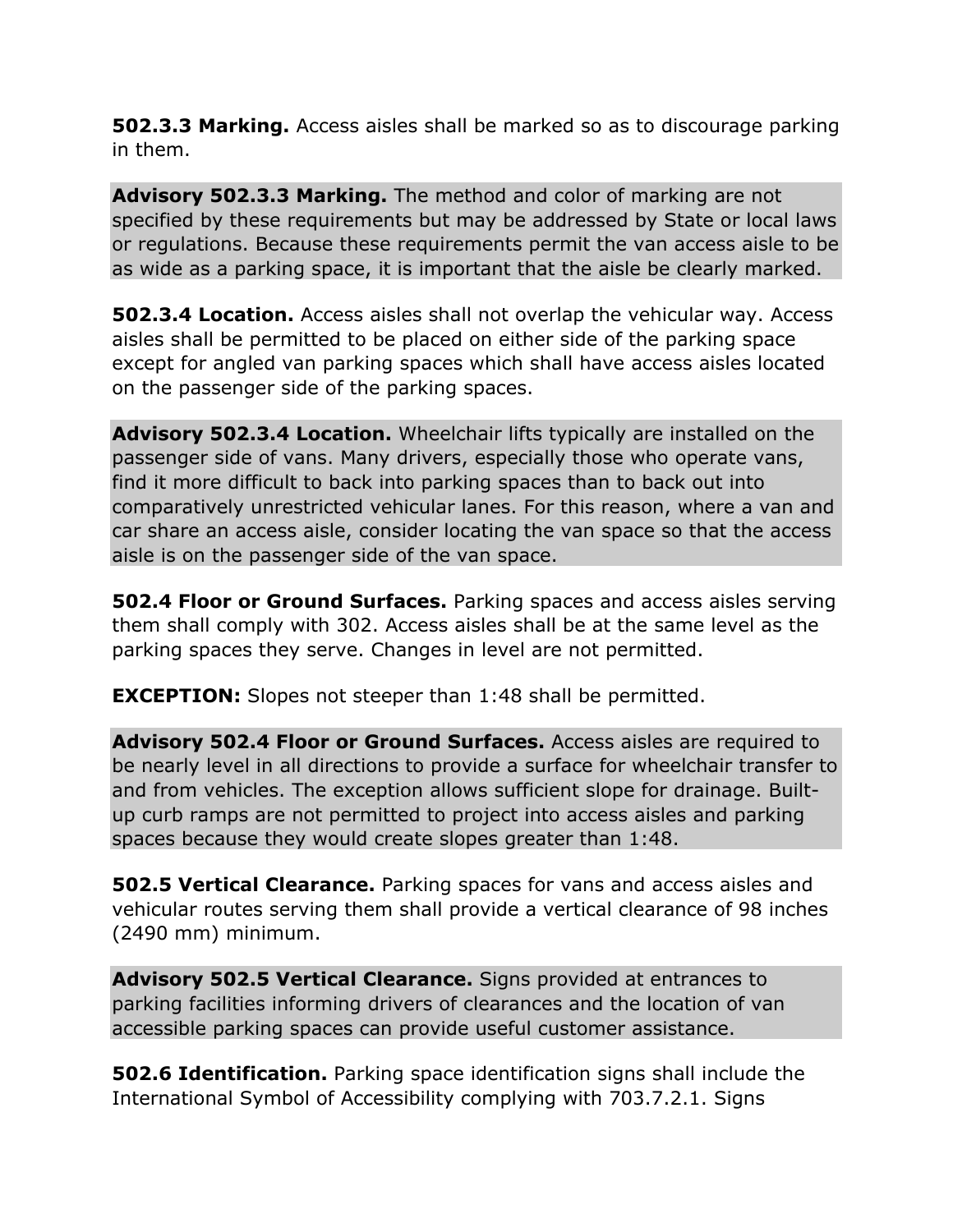identifying van parking spaces shall contain the designation "van accessible." Signs shall be 60 inches (1525 mm) minimum above the finish floor or ground surface measured to the bottom of the sign.

**Advisory 502.6 Identification.** The required "van accessible" designation is intended to be informative, not restrictive, in identifying those spaces that are better suited for van use. Enforcement of motor vehicle laws, including parking privileges, is a local matter.

**502.7 Relationship to Accessible Routes.** Parking spaces and access aisles shall be designed so that cars and vans, when parked, cannot obstruct the required clear width of adjacent accessible routes.

**Advisory 502.7 Relationship to Accessible Routes.** Wheel stops are an effective way to prevent vehicle overhangs from reducing the clear width of accessible routes.

**503 Passenger Loading Zones**

**503.1 General.** Passenger loading zones shall comply with 503.

**503.2 Vehicle Pull-Up Space.** Passenger loading zones shall provide a vehicular pull-up space 96 inches (2440 mm) wide minimum and 20 feet (6100 mm) long minimum.

**503.3 Access Aisle.** Passenger loading zones shall provide access aisles complying with 503 adjacent to the vehicle pull-up space. Access aisles shall adjoin an accessible route and shall not overlap the vehicular way.

**503.3.1 Width.** Access aisles serving vehicle pull-up spaces shall be 60 inches (1525 mm) wide minimum.

**503.3.2 Length.** Access aisles shall extend the full length of the vehicle pull-up spaces they serve.

**503.3.3 Marking.** Access aisles shall be marked so as to discourage parking in them.